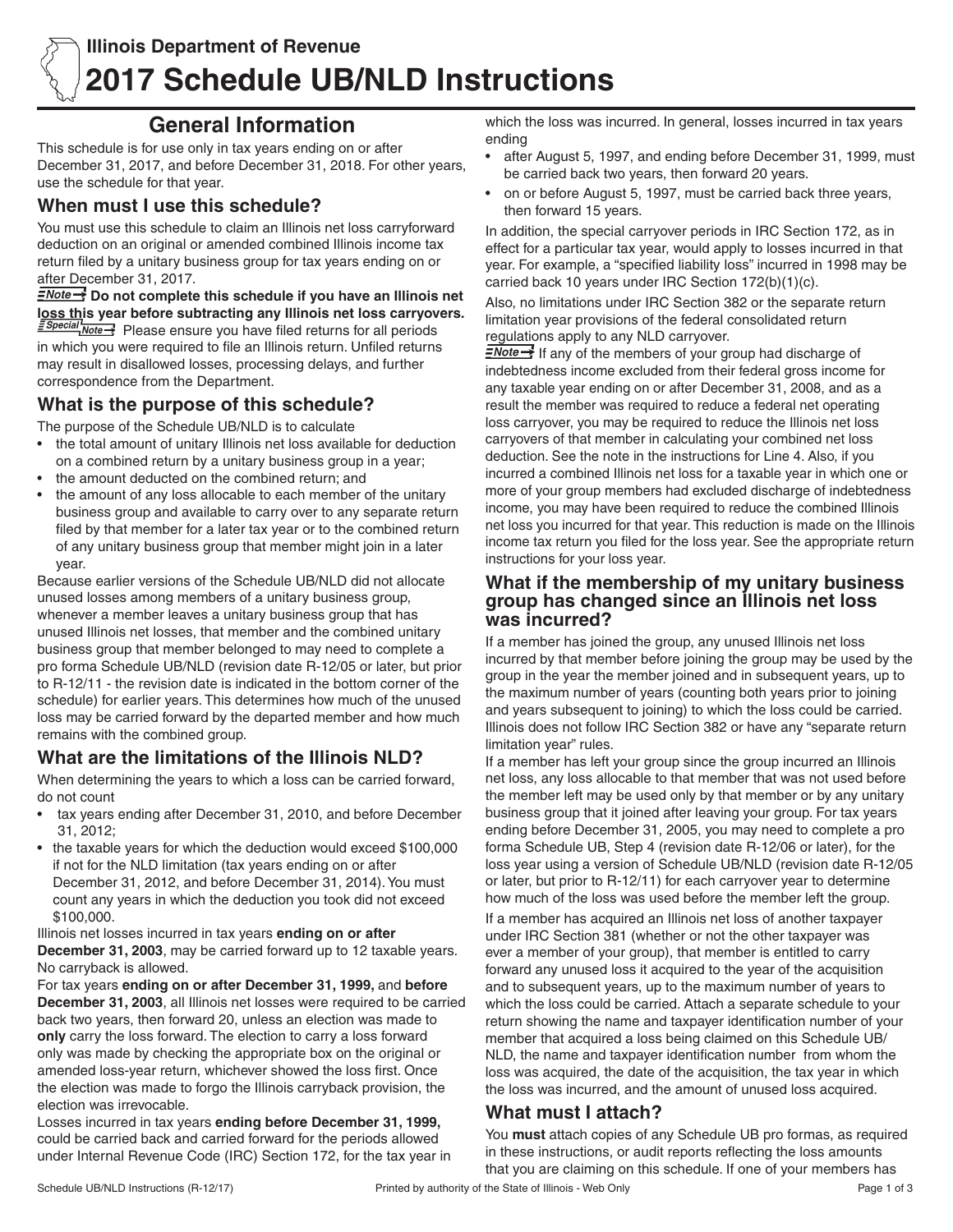acquired an Illinois net loss incurred by another taxpayer, you must also attach a schedule showing the name and taxpayer identification number of your member that acquired a loss being claimed on this Schedule UB/ NLD, the name and taxpayer identification number of the taxpayer from whom the loss was acquired, the date of the acquisition, the tax year in which the loss was incurred, and the amount of unused loss acquired. Failure to do so will result in processing delays.

## **What if I need additional assistance?**

If you need additional assistance,

- • visit our website at **tax.illinois.gov;**
- • call our Taxpayer Assistance Division at **1 800 732-8866 or 217 782-3336;**
- call our TDD (telecommunications device for the deaf) at **1 800 544-5304;**
- write to us at **P.O. Box 19044, Springfield, Illinois 62794-9044, or**

#### **• visit a regional office**

Our office hours are 8:00 a.m. to 5:00 p.m. (Springfield Office) and 8:30 a.m.to 5:00 p.m. (all other regional offices), Monday through Friday.

## **Specific Instructions**

If a specific line is not referenced, follow the instructions on the form.

#### **Step 1: Identify your members**

**ENote >>>** Do not include any taxpayer that was not a member of **your combined group at any time during the current tax year, even if it was a member of your combined group during a loss year.**

**Line 1 —** In each Column A, B, C, and D, enter the name of each member of your combined group that is carrying a loss into the current tax year.

**Line 2 —** In each Column A, B, C, and D, enter the FEIN of each member you entered on Line 1 in the appropriate column.

Attach additional copies of this schedule if there are more than four members.

If any of these losses were incurred by another entity that later was acquired by a member of your group, enter the group member's name and FEIN here and attach the schedule described in the General Instructions for "What must I attach?"

**ENote >>>** Do not include corporations taxed in the current year **as S corporations.** Each S corporation must claim its losses on a Schedule NLD attached to its separate Form IL-1120-ST. However, if your combined group includes a member that was an S corporation in prior years but is no longer an S corporation, you may carry unused losses from its S corporation years into this tax year in the same manner as any other corporation's loss.

**ENote >>>** Do not include partnerships. Each partnership must claim its losses on a Schedule NLD attached to its separate Form IL-1065.

### **Step 2: Figure your loss year amounts**

**Line 3 —** Enter the tax year that you incurred an Illinois net loss that is available for carryforward to this year and is the loss that will expire first. **ENote >>** Discharge of Indebtedness Income — If you have a discharge of indebtedness adjustment to make on Line 4, enter "IITA 207(c)" on Line 3, Column E, of your Schedule UB/NLD.

**Line 4 —** In Column E, Combined Totals, enter the total amount of combined net income of your combined group from Step 4, Line 10, of the **current tax year's** Schedule UB.

If losses for more than four years are carried into this tax year, attach an additional Schedule UB/NLD and enter in Step 2, Column E, Line 4, the amount from Step 2, Column E, Line 24, of this Schedule UB/NLD. Repeat this process until all losses are used or until taxable income in Column E is reduced to zero.

**ENote >>** Discharge of Indebtedness Income — If any of the members of your group had discharge of indebtedness income excluded from their federal gross income for any taxable year ending on or after December 31, 2008, and as a result the member was required to reduce a federal net operating loss carryover available to carry into this year, you must reduce your combined Illinois NLD available to carry into this year. Use the worksheet on Page 3 to calculate the amount of reduction. Prepare a separate worksheet for each member of your group with excluded discharge of indebtedness income. If one or more of your combined group members is included on a federal consolidated income tax return for federal income tax purposes, the amount of the reduction to the federal net operating loss carryovers of that member is the amount of the net operating loss carryovers attributable to that member that are reduced under IRC Section 108(b), and Treasury Regulations Section 1.1502-28. For more information, see Illinois Income Tax Regulations, Section 100.2310(c).

**Line 5 —** In Columns A through D, enter the amount of any loss that was incurred by the member in the tax year entered on Line 3, and that has not been used in a prior year, and enter the total amount in Column E.

For tax years ending before December 31, 2005, you may need to complete a pro forma Schedule UB (revision date R-12/06 or later) for the tax year to determine the loss incurred by each member of a group in that year, and a pro forma Schedule UB/NLD (revision date R-12/05 or later, but prior to R-12/11) for each subsequent year, to determine how much of the loss each member has used in those years.

**Line 6 —** In Column E, subtract Line 5 from Line 4. If negative, enter the amount in parentheses.

**Line 7 —** If the amount in Column E, Line 6 is zero or positive, enter zero here in Columns A through E.

If the amount in Column E, Line 6 is negative, in each Column A through D, enter the amount from that column on Line 5, divided by the amount in Column E, Line 5. Carry to six decimal places. In Column E, enter "1."

**Line 8 —** If the amount in Column E, Line 6 is

- positive, leave this line blank. If you have more losses to deduct, go to Line 9.
- **negative**, enter in Columns A through D, the amount in Column E of Line 6, multiplied by the percentage in Line 7 of the same column, and enter zero in Column E, Line 10. The amount shown in each column is the Illinois net loss of the member that is available to carry to that member's Illinois income tax return for the next tax year.
- **zero, enter zero in Column E, Line 10.**

**ENote >**If you have **more** losses to deduct, go to Line 9. If you have **no more** losses to deduct, go to Step 3.

**Lines 9 through 14, 15 through 20, and 21 through 26 —** Complete an entire set (Lines 9 through 14, 15 through 20, etc.) for each taxable year in which a loss was incurred that has not previously been used. If losses for more than four years are carried into this tax year, attach an additional Schedule UB/NLD and enter in Step 2, Column E, Line 4 the amount from Step 2, Column E, Line 24 of this Schedule UB/NLD. Repeat this process until all losses are used or until taxable income in Column E is reduced to zero or a negative amount.

**Line(s) 9, 15, and 21 —** Enter the tax year in which a member incurred an Illinois net loss that is available for carryforward and that is the loss that will expire next.

**Line(s) 10, 16, and 22 —** In Column E, enter the total amount of base income of your unitary business group from Column E, Line 6 (12 or 18, as applicable). If the amount is negative, enter zero.

Schedule UB/NLD Instructions (R-12/17) **Page 2 of 3 Page 2 of 3 Page 2 of 3 Page 2 of 3 Line(s) 11, 17, and 23 —** Enter the amounts in Columns A through D of any loss that was incurred by the member of your group in the tax year on Line 9 (15 or 21, as applicable) that has not been used, and enter the total amount in Column E.